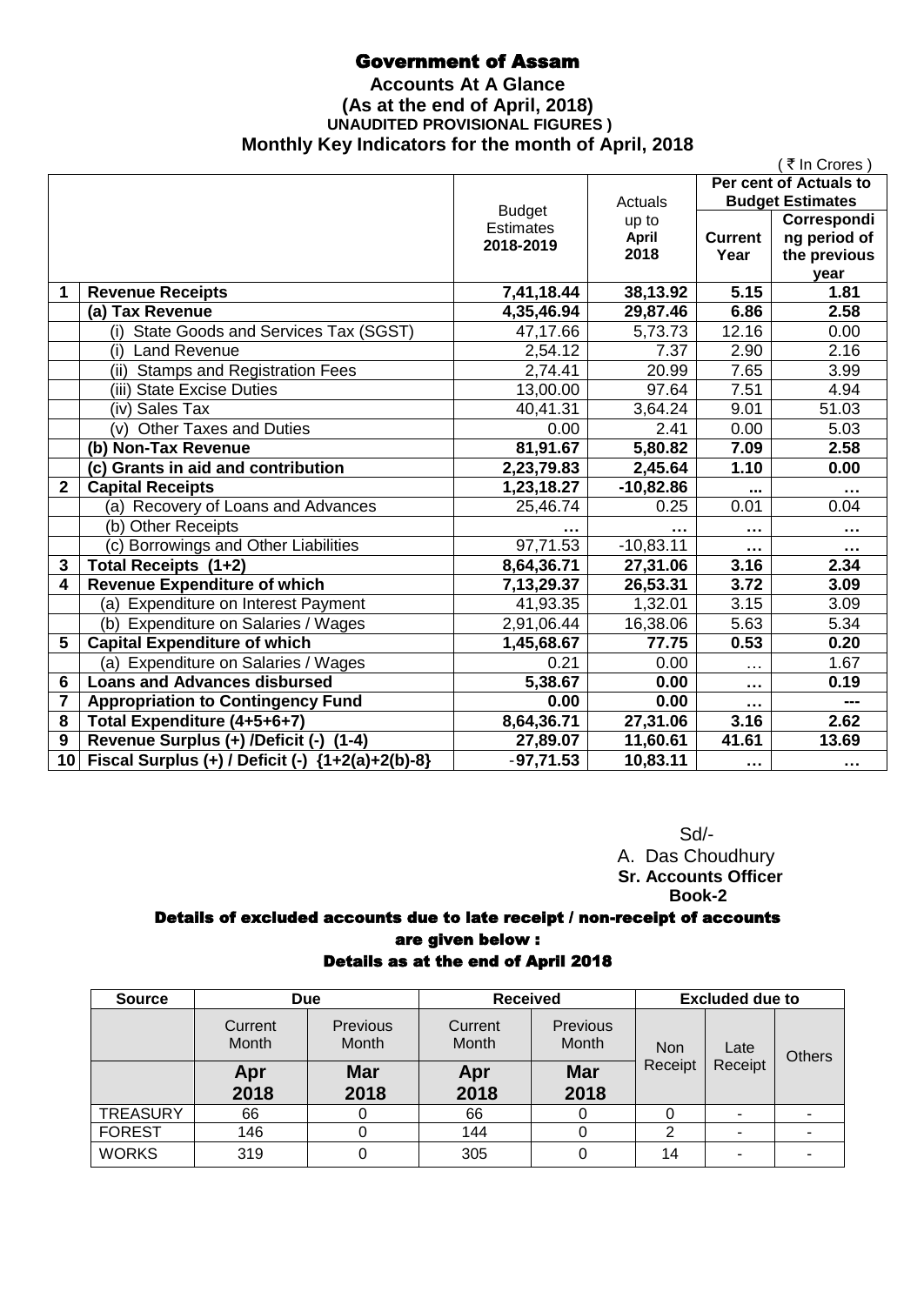#### Monthly trend of **TAX REVENUE** ( Refer to Item No. 1 (a) of Monthly Accounts at a Glance )

|                  |                |                    |                | ₹ In crores)       |  |
|------------------|----------------|--------------------|----------------|--------------------|--|
|                  |                | 2018-19            | 2017-18        |                    |  |
| <b>Months</b>    | <b>MONTHLY</b> | <b>PROGRESSIVE</b> | <b>MONTHLY</b> | <b>PROGRESSIVE</b> |  |
| <b>APRIL</b>     | 29,87.46       | 29,87.46           | 1,086.22       | 1,086.22           |  |
| <b>MAY</b>       |                |                    | 4,250.07       | 5,336.29           |  |
| <b>JUNE</b>      |                |                    | 2,662.84       | 7,999.13           |  |
| <b>JULY</b>      |                |                    | 1,784.45       | 9,783.58           |  |
| <b>AUGUST</b>    |                |                    | 1,723.13       | 11,506.71          |  |
| <b>SEPTEMBER</b> |                |                    | 3,046.59       | 14,553.30          |  |
| <b>OCTOBER</b>   |                |                    | 3,755.53       | 18,308.83          |  |
| <b>NOVEMBER</b>  |                |                    | 2,710.16       | 21,018.99          |  |
| <b>DECEMBER</b>  |                |                    | 2,624.40       | 23,643.39          |  |
| <b>JANUARY</b>   |                |                    | 2,016.61       | 25,660.00          |  |
| <b>FEBRUARY</b>  |                |                    | 2,332.28       | 27,992.28          |  |
| <b>MARCH</b>     |                |                    | 5,273.14       | 33,265.42          |  |

**Note :** As the details of excluded accounts are not likely to be the same for the current and corresponding periods, the comparison will be indicative only. For details of excluded accounts, reference to Accounts at a Glance is invited.

#### Monthly trend of **NON-TAX REVENUE** ( Refer to Item No. 1 (b) of Monthly Accounts at a Glance )

|                  |                |                    |                | ∶₹ In crores )     |  |
|------------------|----------------|--------------------|----------------|--------------------|--|
| <b>Months</b>    |                | 2018-19            | 2017-18        |                    |  |
|                  | <b>MONTHLY</b> | <b>PROGRESSIVE</b> | <b>MONTHLY</b> | <b>PROGRESSIVE</b> |  |
| <b>APRIL</b>     | 5,80.82        | 5,80.82            | 192.25         | 192.25             |  |
| <b>MAY</b>       |                |                    | 205.65         | 397.90             |  |
| <b>JUNE</b>      |                |                    | 229.26         | 627.16             |  |
| <b>JULY</b>      |                |                    | 178.15         | 805.31             |  |
| <b>AUGUST</b>    |                |                    | 338.46         | 1,143.77           |  |
| <b>SEPTEMBER</b> |                |                    | 102.44         | 1,246.21           |  |
| <b>OCTOBER</b>   |                |                    | 303.37         | 1,549.58           |  |
| <b>NOVEMBER</b>  |                |                    | 218.02         | 1,767.60           |  |
| <b>DECEMBER</b>  |                |                    | 336.37         | 2,103.97           |  |
| <b>JANUARY</b>   |                |                    | 930.21         | 3,034.18           |  |
| <b>FEBRUARY</b>  |                |                    | 253.84         | 3,288.02           |  |
| <b>MARCH</b>     |                |                    | 783.76         | 4.071.78           |  |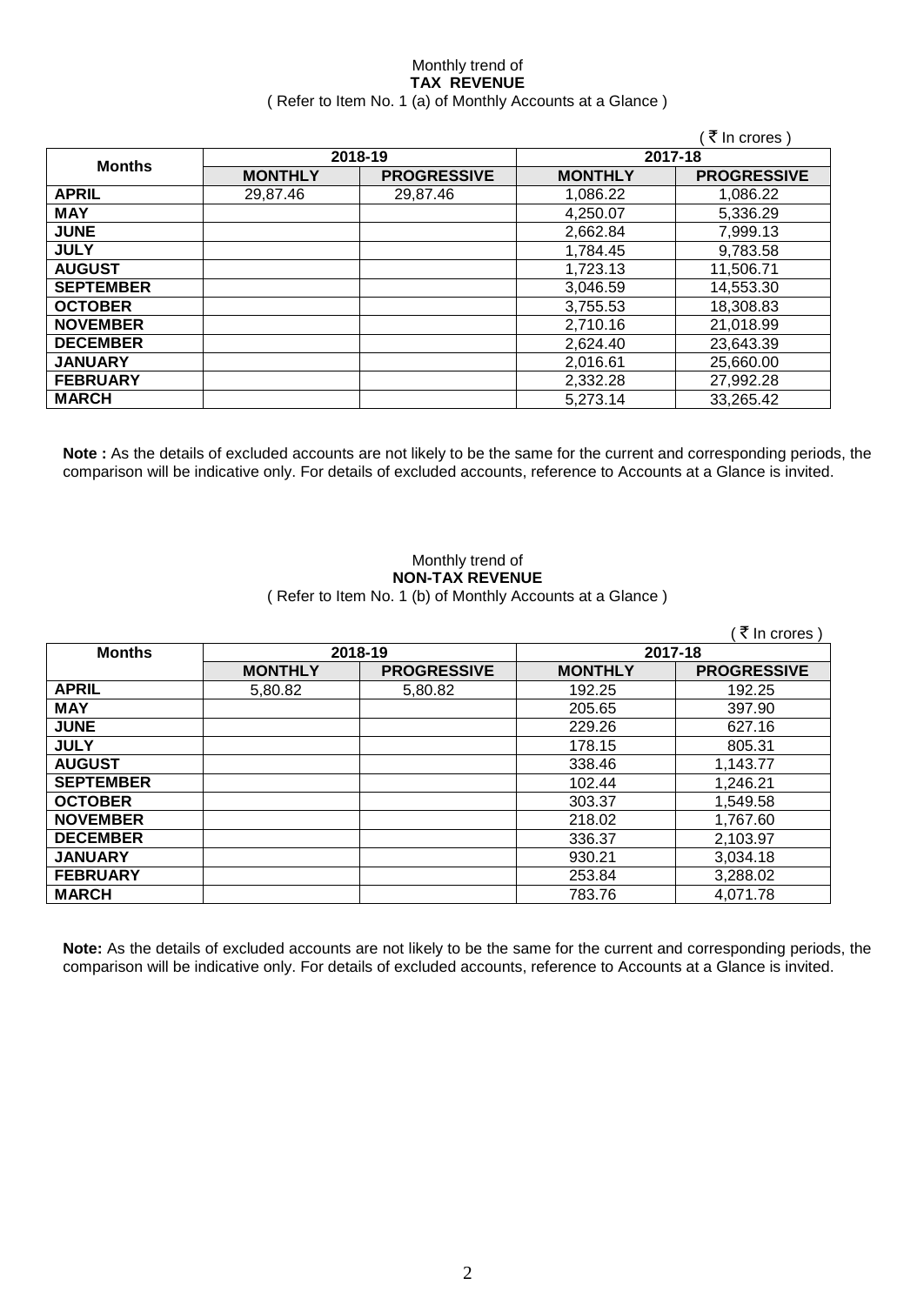## Monthly trend of **GRANTS-IN-AID AND CONTRIBUTION**

( Refer to Item No. 1 (c) of Monthly Accounts at a Glance )

 $(\bar{\bar{\zeta}})$  In crores )

| <b>Months</b>    | 2018-19        |                    | 2017-18        |                    |
|------------------|----------------|--------------------|----------------|--------------------|
|                  | <b>MONTHLY</b> | <b>PROGRESSIVE</b> | <b>MONTHLY</b> | <b>PROGRESSIVE</b> |
| <b>APRIL</b>     | 2,45.64        | 2,45.64            | 0.00           | 0.00               |
| <b>MAY</b>       |                |                    | 1,045.17       | 1,045.17           |
| <b>JUNE</b>      |                |                    | 1,054.06       | 2,099.23           |
| <b>JULY</b>      |                |                    | 2,086.29       | 4,185.52           |
| <b>AUGUST</b>    |                |                    | 1,002.04       | 5,187.56           |
| <b>SEPTEMBER</b> |                |                    | 621.50         | 5,809.06           |
| <b>OCTOBER</b>   |                |                    | 819.45         | 6,628.51           |
| <b>NOVEMBER</b>  |                |                    | 1.001.77       | 7,630.28           |
| <b>DECEMBER</b>  |                |                    | 1,697.31       | 9,327.59           |
| <b>JANUARY</b>   |                |                    | 517.06         | 9,844.65           |
| <b>FEBRUARY</b>  |                |                    | 719.73         | 10,564.38          |
| <b>MARCH</b>     |                |                    | 3,884.17       | 14,448.55          |

**Note :** As the details of excluded accounts are not likely to be the same for the current and corresponding periods, the comparison will be indicative only. For details of excluded accounts, reference to Accounts at a Glance is invited.

#### Monthly trend of **RECOVERY OF LOANS AND ADVANCES** ( Refer to Item No. 2 (a) of Monthly Accounts at a Glance )

|                  |                |                    |                | ∶ ₹ In crores)     |
|------------------|----------------|--------------------|----------------|--------------------|
| <b>Months</b>    | 2018-19        |                    | 2017-18        |                    |
|                  | <b>MONTHLY</b> | <b>PROGRESSIVE</b> | <b>MONTHLY</b> | <b>PROGRESSIVE</b> |
| <b>APRIL</b>     | 0.25           | 0.25               | 1.06           | 1.06               |
| <b>MAY</b>       |                |                    | 0.28           | 1.34               |
| <b>JUNE</b>      |                |                    | 0.50           | 1.84               |
| <b>JULY</b>      |                |                    | 0.33           | 2.17               |
| <b>AUGUST</b>    |                |                    | 0.32           | 2.49               |
| <b>SEPTEMBER</b> |                |                    | 0.38           | 2.87               |
| <b>OCTOBER</b>   |                |                    | 0.13           | 3.00               |
| <b>NOVEMBER</b>  |                |                    | 0.30           | 3.30               |
| <b>DECEMBER</b>  |                |                    | 0.47           | 3.77               |
| <b>JANUARY</b>   |                |                    | 0.19           | 3.96               |
| <b>FEBRUARY</b>  |                |                    | 0.28           | 4.24               |
| <b>MARCH</b>     |                |                    | 0.47           | 4.71               |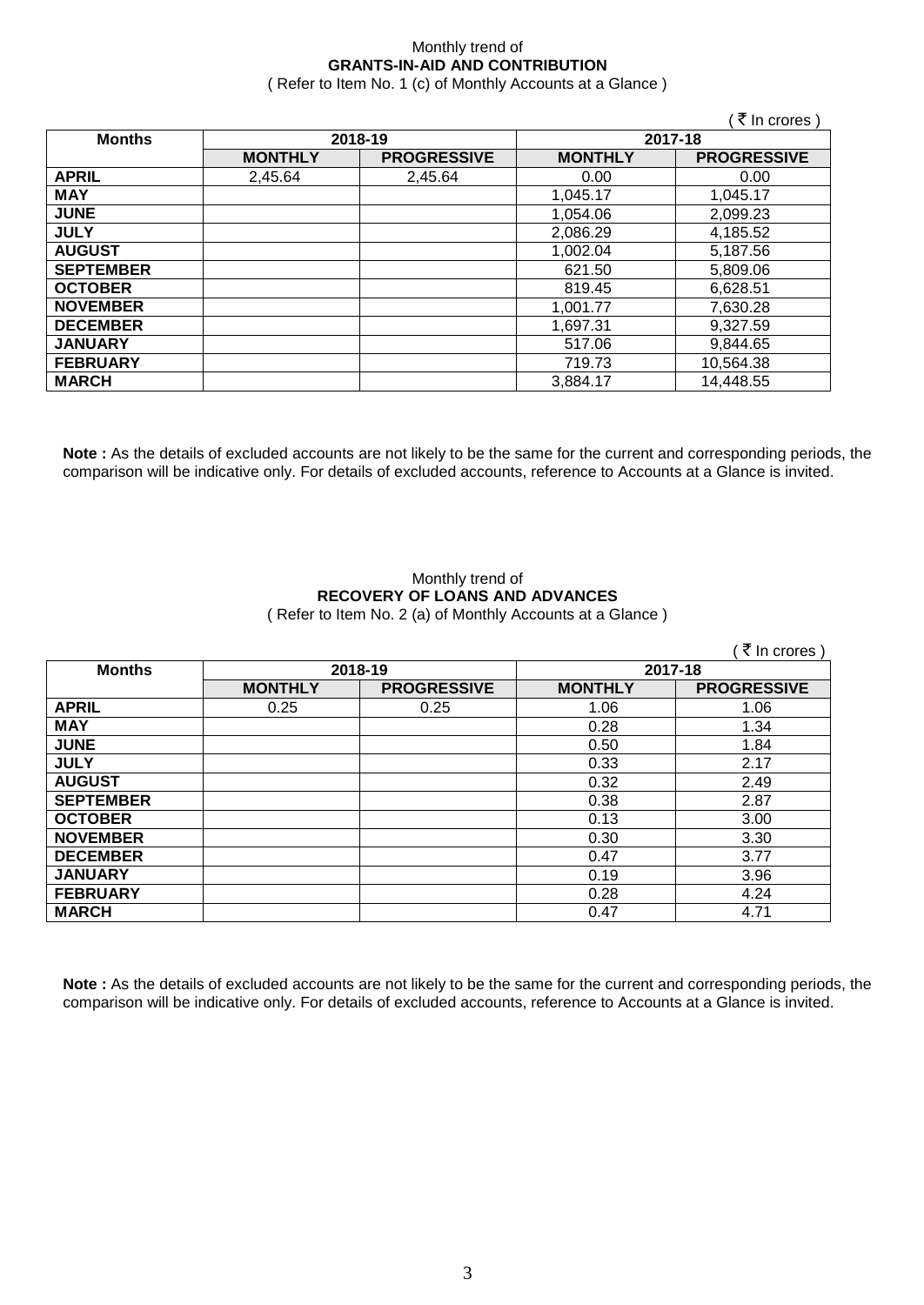#### Monthly trend of **OTHER RECEIPTS** ( Refer to Item No. 2 (b) of Monthly Accounts at a Glance )

 $\sqrt{7}$  In crores )

| <b>Months</b>    | 2018-19        |                    | 2017-18        |                    |
|------------------|----------------|--------------------|----------------|--------------------|
|                  | <b>MONTHLY</b> | <b>PROGRESSIVE</b> | <b>MONTHLY</b> | <b>PROGRESSIVE</b> |
| <b>APRIL</b>     | 0.00           | 0.00               | 0.00           | 0.00               |
| <b>MAY</b>       |                |                    | 0.00           | 0.00               |
| <b>JUNE</b>      |                |                    | 0.00           | 0.00               |
| <b>JULY</b>      |                |                    | 0.00           | 0.00               |
| <b>AUGUST</b>    |                |                    | 0.00           | 0.00               |
| <b>SEPTEMBER</b> |                |                    | 0.00           | 0.00               |
| <b>OCTOBER</b>   |                |                    | 0.00           | 0.00               |
| <b>NOVEMBER</b>  |                |                    | 0.00           | 0.00               |
| <b>DECEMBER</b>  |                |                    | 0.00           | 0.00               |
| <b>JANUARY</b>   |                |                    | 0.00           | 0.00               |
| <b>FEBRUARY</b>  |                |                    | 0.00           | 0.00               |
| <b>MARCH</b>     |                |                    | 0.00           | 0.00               |

**Note :** As the details of excluded accounts are not likely to be the same for the current and corresponding periods, the comparison will be indicative only. For details of excluded accounts, reference to Accounts at a Glance is invited.

#### Monthly trend of **BORROWINGS AND OTHER LIABILITIES** ( Refer to Item No. 2 (c) of Monthly Accounts at a Glance )

|                  |                |                    |                | (₹ In crores)      |  |
|------------------|----------------|--------------------|----------------|--------------------|--|
| <b>Months</b>    | 2018-19        |                    | 2016-17        |                    |  |
|                  | <b>MONTHLY</b> | <b>PROGRESSIVE</b> | <b>MONTHLY</b> | <b>PROGRESSIVE</b> |  |
| <b>APRIL</b>     | $-10,83.11$    | $-10,83.11$        | 1,199.78       | 1,199.78           |  |
| <b>MAY</b>       |                |                    | $-3,095.96$    | $-1,896.18$        |  |
| <b>JUNE</b>      |                |                    | 128.88         | $-1,767.30$        |  |
| <b>JULY</b>      |                |                    | 1,127.10       | $-640.20$          |  |
| <b>AUGUST</b>    |                |                    | 1,972.65       | 1,332.45           |  |
| <b>SEPTEMBER</b> |                |                    | 2,175.91       | 3,508.36           |  |
| <b>OCTOBER</b>   |                |                    | $-4,407.22$    | $-898.86$          |  |
| <b>NOVEMBER</b>  |                |                    | $-142.57$      | $-1.041.43$        |  |
| <b>DECEMBER</b>  |                |                    | $-1,865.51$    | $-2,906.94$        |  |
| <b>JANUARY</b>   |                |                    | 1,372.17       | $-1,534.96$        |  |
| <b>FEBRUARY</b>  |                |                    | 4,467.93       | 2,932.97           |  |
| <b>MARCH</b>     |                |                    | 8.168.81       | 11.101.78          |  |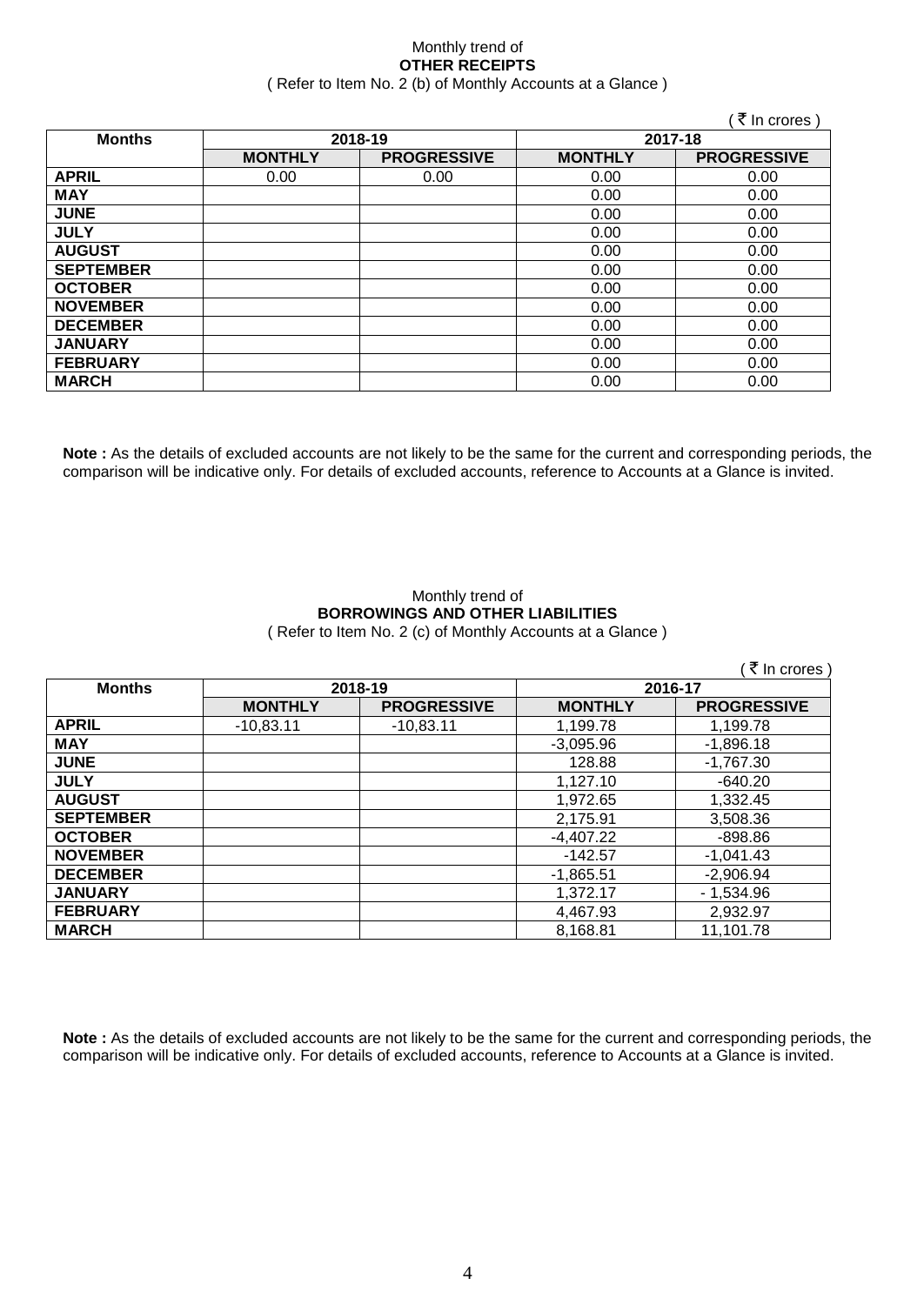#### Monthly trend of **TOTAL RECEIPTS** ( Refer to Item No. 3 of Monthly Accounts at a Glance )

|                  |                |                    |                | ( ₹ In crores )    |
|------------------|----------------|--------------------|----------------|--------------------|
| <b>Months</b>    |                | 2018-19            |                | 2017-18            |
|                  | <b>MONTHLY</b> | <b>PROGRESSIVE</b> | <b>MONTHLY</b> | <b>PROGRESSIVE</b> |
| <b>APRIL</b>     | 27,31.06       | 27,31.06           | 2,479.31       | 2,479.31           |
| <b>MAY</b>       |                |                    | 2,405.21       | 4,884.52           |
| <b>JUNE</b>      |                |                    | 4,075.54       | 8,960.06           |
| <b>JULY</b>      |                |                    | 5,176.32       | 14,136.38          |
| <b>AUGUST</b>    |                |                    | 5,036.60       | 19,172.98          |
| <b>SEPTEMBER</b> |                |                    | 5,946.82       | 25,119.80          |
| <b>OCTOBER</b>   |                |                    | 471.26         | 25,591.06          |
| <b>NOVEMBER</b>  |                |                    | 3,787.68       | 29,378.74          |
| <b>DECEMBER</b>  |                |                    | 2,793.04       | 32,171.78          |
| <b>JANUARY</b>   |                |                    | 4,836.05       | 37,007.83          |
| <b>FEBRUARY</b>  |                |                    | 7,774.06       | 44,781.89          |
| <b>MARCH</b>     |                |                    | 18,110.35      | 62,892.24          |

**Note** : As the details of excluded accounts are not likely to be the same for the current and corresponding periods, the comparison will be indicative only. For details of excluded accounts, reference to Accounts at a Glance is invited.

#### Monthly trend of **EXPENDITURE ON INTEREST PAYMENT** ( Refer to Item No. 4 (a) of Monthly Accounts at a Glance )

|                  |                |                    |                | (₹ In crores)      |
|------------------|----------------|--------------------|----------------|--------------------|
| <b>Months</b>    |                | 2018-19            | 2017-18        |                    |
|                  | <b>MONTHLY</b> | <b>PROGRESSIVE</b> | <b>MONTHLY</b> | <b>PROGRESSIVE</b> |
| <b>APRIL</b>     | 1,32.01        | 1,32.01            | 115.65         | 115.65             |
| <b>MAY</b>       |                |                    | 32.94          | 148.59             |
| <b>JUNE</b>      |                |                    | 203.98         | 352.57             |
| <b>JULY</b>      |                |                    | 189.05         | 541.62             |
| <b>AUGUST</b>    |                |                    | 254.39         | 796.01             |
| <b>SEPTEMBER</b> |                |                    | 352.36         | 1,148.37           |
| <b>OCTOBER</b>   |                |                    | 56.36          | 1,204.73           |
| <b>NOVEMBER</b>  |                |                    | 198.86         | 1,403.59           |
| <b>DECEMBER</b>  |                |                    | 187.61         | 1,591.20           |
| <b>JANUARY</b>   |                |                    | 209.73         | 1,800.93           |
| <b>FEBRUARY</b>  |                |                    | 293.80         | 2,094.73           |
| <b>MARCH</b>     |                |                    | 386.46         | 2,481.19           |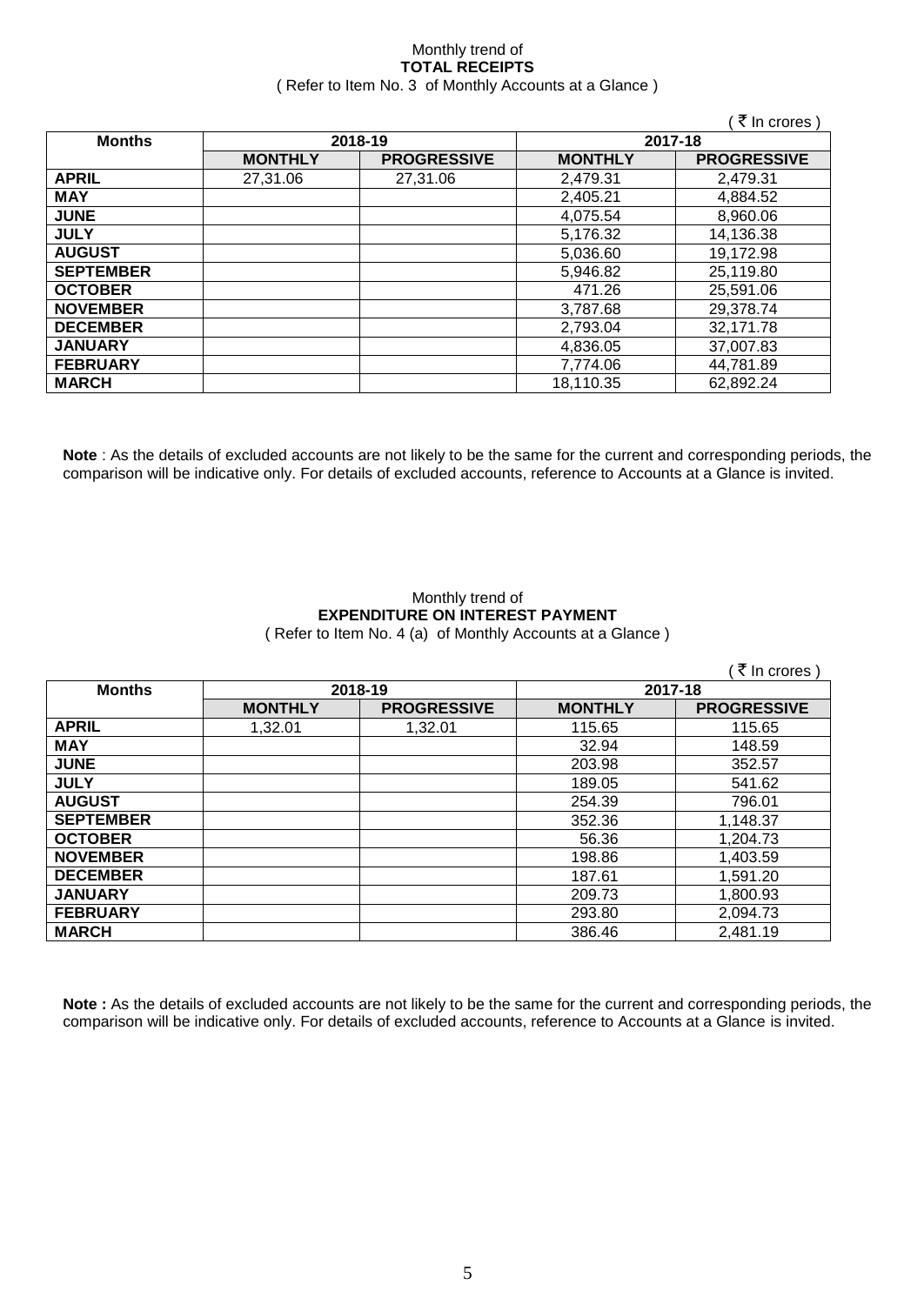#### Monthly trend of **REVENUE EXPENDITURE** ( Refer to Item No. 4 of Monthly Accounts at a Glance )

|                  |                |                    |                | ( ₹ In crores )    |  |
|------------------|----------------|--------------------|----------------|--------------------|--|
|                  |                | 2018-19            | 2017-18        |                    |  |
| <b>Months</b>    | <b>MONTHLY</b> | <b>PROGRESSIVE</b> | <b>MONTHLY</b> | <b>PROGRESSIVE</b> |  |
| <b>APRIL</b>     | 26,53.31       | 26,53.31           | 2,448.53       | 2,448.53           |  |
| <b>MAY</b>       |                |                    | 2,367.63       | 4,816.16           |  |
| <b>JUNE</b>      |                |                    | 3,928.76       | 8,744.92           |  |
| <b>JULY</b>      |                |                    | 4,880.04       | 13,624.96          |  |
| <b>AUGUST</b>    |                |                    | 4,634.74       | 18,259.70          |  |
| <b>SEPTEMBER</b> |                |                    | 5,716.28       | 23,975.98          |  |
| <b>OCTOBER</b>   |                |                    | 24.21          | 24,000.19          |  |
| <b>NOVEMBER</b>  |                |                    | 3,566.69       | 27,566.88          |  |
| <b>DECEMBER</b>  |                |                    | 2,654.82       | 30,221.70          |  |
| <b>JANUARY</b>   |                |                    | 4,466.61       | 34,688.31          |  |
| <b>FEBRUARY</b>  |                |                    | 6,095.86       | 40,784.17          |  |
| <b>MARCH</b>     |                |                    | 14,112.13      | 54,896.30          |  |

**Note :** As the details of excluded accounts are not likely to be the same for the current and corresponding periods, the comparison will be indicative only. For details of excluded accounts, reference to Accounts at a Glance is invited.

#### Monthly trend of **CAPITAL EXPENDITURE**  ( Refer to Item No. 5 of Monthly Accounts at a Glance )

|                  |                |                    |                | (₹ In crores)      |
|------------------|----------------|--------------------|----------------|--------------------|
| <b>Months</b>    | 2018-19        |                    | 2017-18        |                    |
|                  | <b>MONTHLY</b> | <b>PROGRESSIVE</b> | <b>MONTHLY</b> | <b>PROGRESSIVE</b> |
| <b>APRIL</b>     | 77.75          | 77.75              | 29.68          | 29.68              |
| <b>MAY</b>       |                |                    | 37.58          | 67.26              |
| <b>JUNE</b>      |                |                    | 146.63         | 213.89             |
| <b>JULY</b>      |                |                    | 295.83         | 509.72             |
| <b>AUGUST</b>    |                |                    | 400.53         | 910.25             |
| <b>SEPTEMBER</b> |                |                    | 227.22         | 1,137.47           |
| <b>OCTOBER</b>   |                |                    | 445.09         | 1,582.56           |
| <b>NOVEMBER</b>  |                |                    | 193.17         | 1,775.73           |
| <b>DECEMBER</b>  |                |                    | 88.22          | 1,863.95           |
| <b>JANUARY</b>   |                |                    | 347.04         | 2,210.99           |
| <b>FEBRUARY</b>  |                |                    | 1,658.90       | 3,869.89           |
| <b>MARCH</b>     |                |                    | 3,821.98       | 7,691.87           |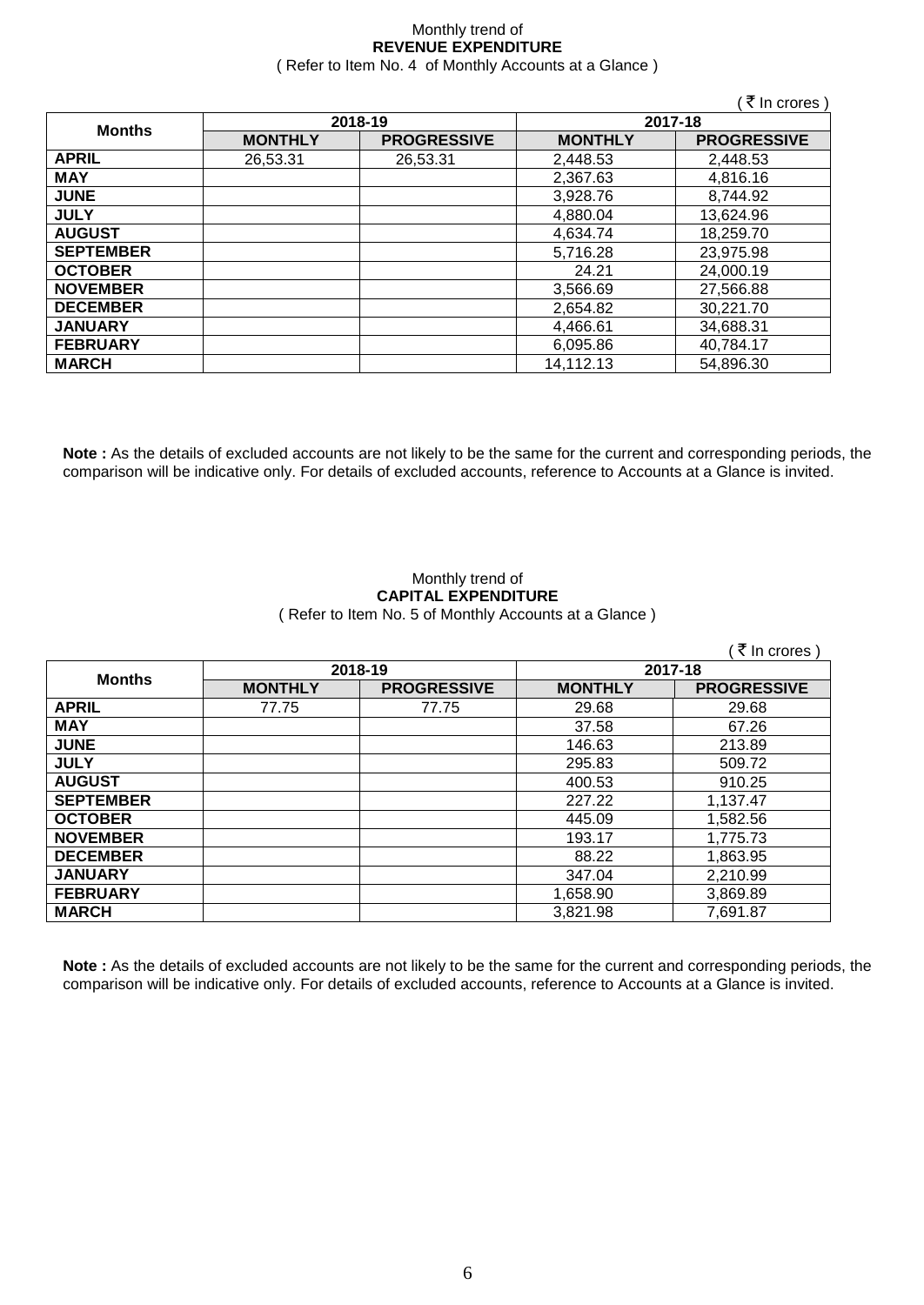## Monthly trend of **LOANS AND ADVANCES DISBURSED**

( Refer to Item No. 6 of Monthly Accounts at a Glance )

|                  |                |                    |                | (₹ In crores)      |
|------------------|----------------|--------------------|----------------|--------------------|
| <b>Months</b>    | 2018-19        |                    | 2017-18        |                    |
|                  | <b>MONTHLY</b> | <b>PROGRESSIVE</b> | <b>MONTHLY</b> | <b>PROGRESSIVE</b> |
| <b>APRIL</b>     | 0.00           | 0.00               | 1.10           | 1.10               |
| <b>MAY</b>       |                |                    | 0.00           | 1.10               |
| <b>JUNE</b>      |                |                    | 0.15           | 1.25               |
| <b>JULY</b>      |                |                    | 0.45           | 1.70               |
| <b>AUGUST</b>    |                |                    | 1.33           | 3.03               |
| <b>SEPTEMBER</b> |                |                    | 3.32           | 6.35               |
| <b>OCTOBER</b>   |                |                    | 1.96           | 8.31               |
| <b>NOVEMBER</b>  |                |                    | 27.82          | 36.13              |
| <b>DECEMBER</b>  |                |                    | 0.00           | 36.13              |
| <b>JANUARY</b>   |                |                    | 22.40          | 58.53              |
| <b>FEBRUARY</b>  |                |                    | 19.30          | 77.83              |
| <b>MARCH</b>     |                |                    | 176.24         | 254.07             |

**Note :** As the details of excluded accounts are not likely to be the same for the current and corresponding periods, the comparison will be indicative only. For details of excluded accounts, reference to Accounts at a Glance is invited.

#### Monthly trend of **Appropriation to Contingency Fund** ( Refer to Item No. 7 of Monthly Accounts at a Glance )

|                  |                |                    |                | ∶ ₹ In crores )    |  |
|------------------|----------------|--------------------|----------------|--------------------|--|
| <b>Months</b>    | 2018-19        |                    |                | 2017-18            |  |
|                  | <b>MONTHLY</b> | <b>PROGRESSIVE</b> | <b>MONTHLY</b> | <b>PROGRESSIVE</b> |  |
| <b>APRIL</b>     | 0.00           | 0.00               | 0.00           | 0.00               |  |
| <b>MAY</b>       |                |                    | 0.00           | 0.00               |  |
| <b>JUNE</b>      |                |                    | 0.00           | 0.00               |  |
| <b>JULY</b>      |                |                    | 0.00           | 0.00               |  |
| <b>AUGUST</b>    |                |                    | 0.00           | 0.00               |  |
| <b>SEPTEMBER</b> |                |                    | 0.00           | 0.00               |  |
| <b>OCTOBER</b>   |                |                    | 0.00           | 0.00               |  |
| <b>NOVEMBER</b>  |                |                    | 50.00          | 50.00              |  |
| <b>DECEMBER</b>  |                |                    | 0.00           | 50.00              |  |
| <b>JANUARY</b>   |                |                    | 0.00           | 50.00              |  |
| <b>FEBRUARY</b>  |                |                    | 0.00           | 50.00              |  |
| <b>MARCH</b>     |                |                    | 0.00           | 50.00              |  |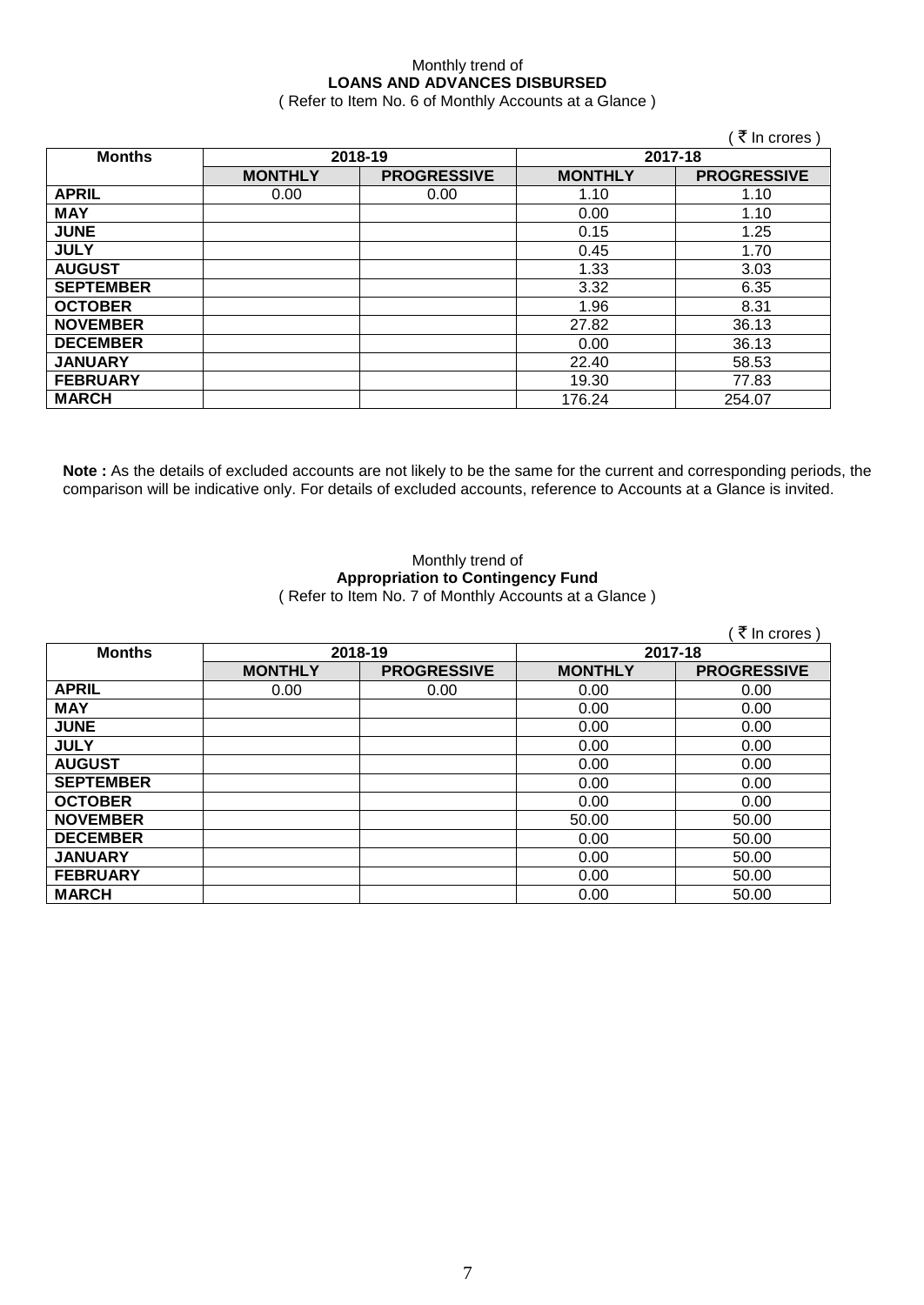#### Monthly trend of **TOTAL EXPENDITURE** ( Refer to Item No. 8 of Monthly Accounts at a Glance )

|                  |                |                    |                | ∶₹ In crores )     |
|------------------|----------------|--------------------|----------------|--------------------|
| <b>Months</b>    | 2018-19        |                    | 2017-18        |                    |
|                  | <b>MONTHLY</b> | <b>PROGRESSIVE</b> | <b>MONTHLY</b> | <b>PROGRESSIVE</b> |
| <b>APRIL</b>     | 27,31.06       | 27,31.06           | 2,479.31       | 2,479.31           |
| <b>MAY</b>       |                |                    | 2,405.21       | 4,884.52           |
| <b>JUNE</b>      |                |                    | 4,075.54       | 8,960.06           |
| <b>JULY</b>      |                |                    | 5,176.32       | 14,136.38          |
| <b>AUGUST</b>    |                |                    | 5,036.60       | 19,172.98          |
| <b>SEPTEMBER</b> |                |                    | 5,946.82       | 25,119.80          |
| <b>OCTOBER</b>   |                |                    | 471.26         | 25,591.06          |
| <b>NOVEMBER</b>  |                |                    | 3,787.68       | 29,378.74          |
| <b>DECEMBER</b>  |                |                    | 2,793.04       | 32,171.78          |
| <b>JANUARY</b>   |                |                    | 4,836.05       | 37,007.83          |
| <b>FEBRUARY</b>  |                |                    | 7,774.06       | 44,781.89          |
| <b>MARCH</b>     |                |                    | 18,110.35      | 62,892.24          |

**Note :** As the details of excluded accounts are not likely to be the same for the current and corresponding periods, the comparison will be indicative only. For details of excluded accounts, reference to Accounts at a Glance is invited.

#### Monthly trend of **REVENUE SURPLUS (+) / DEFICIT (-)** ( Refer to Item No. 9 of Monthly Accounts at a Glance )

|                  | (₹ In crores)  |                    |                |                    |
|------------------|----------------|--------------------|----------------|--------------------|
| <b>Months</b>    | 2018-19        |                    | 2017-18        |                    |
|                  | <b>MONTHLY</b> | <b>PROGRESSIVE</b> | <b>MONTHLY</b> | <b>PROGRESSIVE</b> |
| <b>APRIL</b>     | 11,60.61       | 11,60.61           | $-1,170.06$    | $-1,170.06$        |
| <b>MAY</b>       |                |                    | 3,133.26       | 1,963.20           |
| <b>JUNE</b>      |                |                    | 17.40          | 1980.60            |
| <b>JULY</b>      |                |                    | $-831.15$      | 1,149.45           |
| <b>AUGUST</b>    |                |                    | $-1,571.11$    | $-421.66$          |
| <b>SEPTEMBER</b> |                |                    | $-1,945.75$    | $-2,367.41$        |
| <b>OCTOBER</b>   |                |                    | 4,854.14       | 2,486.73           |
| <b>NOVEMBER</b>  |                |                    | 363.26         | 2,849.99           |
| <b>DECEMBER</b>  |                |                    | 2,003.26       | 4,853.25           |
| <b>JANUARY</b>   |                |                    | $-1,002.73$    | 3,850.52           |
| <b>FEBRUARY</b>  |                |                    | $-2,790.01$    | 1,060.51           |
| <b>MARCH</b>     |                |                    | $-4,171.06$    | $-3,110.55$        |